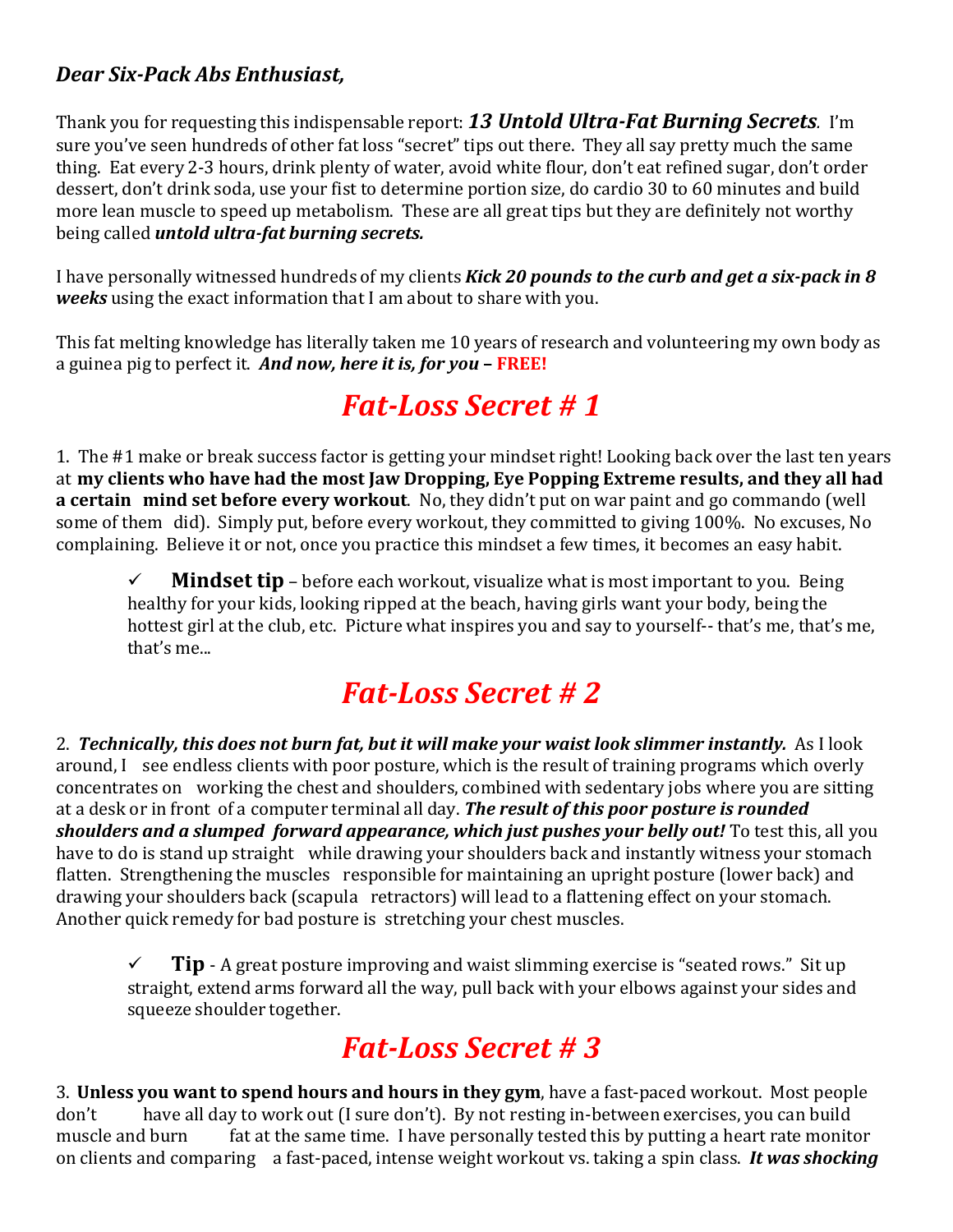*to discover that they actually got more cardio in the fast paced weight workout than in the spin class.* What could be better than saving time and melting more fat?

 $\checkmark$  **Tip** – Maintain a vigorous pace. Keep moving from exercise to exercise. One trick is to bring a pair of dumbbells next to a treadmill. Run for 60 seconds on the treadmill then jump off and do

a dumbbell exercise, then get back on the treadmill. Keep alternating throughout the workout.

 $\checkmark$  **Tip** - Plan your workouts ahead of time. Don't waste time and let your heart rate go down trying to think of what to do next. Spending a little time planning your workouts will save you a lot of time and yield better results in the long run.

 $\checkmark$  **Tip** - Pick exercises that do not require a lot of time to set up. It's all about pace and saving time.

Exercises that take more then a few seconds to set up let your heart rate go down and can add a lot of extra time to your workout.

 $\checkmark$  **Tip** - Keep your routine flexible. If a piece of equipment that you need to use is occupied, don't wait or ask to work in. Just move on to the next exercise and come back later. Keep the pace going and the fat melting.

## *Fat-Loss Secret # 4*

4. Use *"free" snacks and drinks that fill you up*, curb your cravings but won't add any significant extra calories. *Eat and drink as many of these free snacks and drinks, as you want.*

 $\checkmark$  **Tip** – When you get the late night sweet tooth, try a delicious homemade Chai Tea. This is how I make it. Put two Yogi Mayan Cocoa Spice tea bags in a cup (I use a big 20 ceramic cup) of boiling water. Add a tiny dash (it's very sweet) of KAL brand Stevia. Let it steep for a few minutes then add a little no sugar added Silk Soy Milk.

 $\checkmark$  **Tip** – Cut up cucumber, Jicama or celery. Munch away all you want!

## *Fat-Loss Secret # 5*

5. *Don't just work out aimlessly.* Take pictures, measurements and weigh yourself before your next workout (or your first workout if you're just getting started) then set a goal and a date, usually 6 to 8 weeks. If you can, get someone to agree to do the measurements to help keep you accountable. Over weeks. If you can, get someone to agree to do the measurements to help keep you accountable. Over<br>the years I discovered that **when clients know they are going to get measured for progress on** the years I discovered that **when clients know they are going to get measured for progress on a certain date, they are less likely to miss workouts or cheat on their eating.**

 $\checkmark$  Tip – set a realistic goal so that you stay motivated and do not get discouraged.

# *Fat-Loss Secret # 6*

6. *A big secret to melting fat is to do exercises that work several muscles at once.* This is important reasons: 1) Working several muscles at once burns more calories because it requires your heart to work harder to supply oxygen to the areas under stress. 2) It saves you time. Your workouts take a lot less time because you don't have to do separate exercises for each muscle. **You won't see** because you don't have to do separate exercises for each muscle. **You won't see these super fat burning exercises too often at your local gym because most people just don't know about them and their fat crushing benefits.**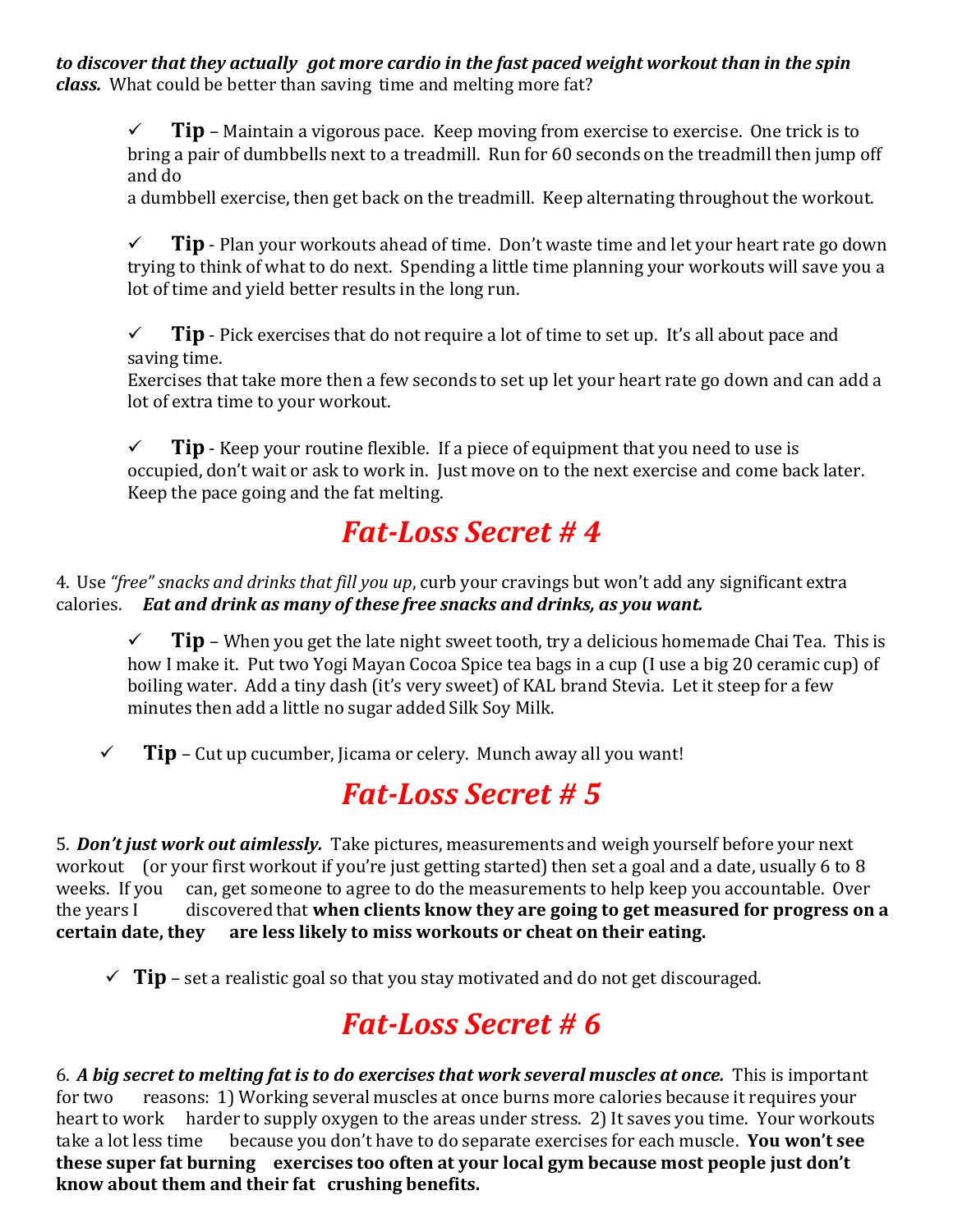#### **Tip** – Do **Dumbbell Squat Presses: Target = Butt, Thighs, Shoulders, Triceps and Cardio**

Hold dumbbells level with ears in the press position. Squat down until thighs are parallel to the floor. Stand back up and then press dumbbells over your head. Lower them back down and repeat 20 to 30 times.

#### **Tip** – Do **Walking Lunge Lateral Raise Curls: Target = Butt, Thighs, Shoulders, Biceps, Triceps and Cardio**

With dumbbells at your sides, lunge forward with your left leg, then bring your right foot forward up to your left foot. Next Raise the dumbbells laterally out to your sides until they are level with your ears, and then lower them back to your sides. Next curl the dumbbells up and down with your palms up. Repeat, alternating legs, until 20 to 30 lateral raise curls are performed.

#### **Tip** – **Do Burpee Pushups: Target = Butt, Thighs, Shoulders, Triceps Chest, Core and Cardio**

Do one push up. Quickly jump feet forward to a squatting position. Jump high into the air, raising your hands above your head. Land with feet shoulder width apart, on the balls of your feet and drop back<br>into a squat. Jump feet back to a push up position. Repeat 20 to 30 times in a fluid motion. squat. Jump feet back to a push up position. Repeat 20 to 30 times in a fluid motion.

#### *Fat-Loss Secret # 7*

7. *Don't work your abs*…That's right, I said it! *Abdominal exercises do not burn fat away from your abs!* I see so many people every day in the gym wasting their time crunching away then wondering why their body hasn't changed after months. Working out the way I discussed in Section 3 and 6 is the way to melt fat and get lean and toned in a hurry.

 $\checkmark$  **Tip** – you can incorporate a few stomach exercises like hanging leg raises and cable twists between exercises as part of your fast-paced workout.

## *Fat-Loss Secret # 8*

8. Eat real food to get lean! Ever watch The Discovery Channel? See the tribes in the jungle. *You never see anyone who is fat, even the elders have six-packs.* Why? They eat real food and stay active. Stay away from processed foods. The food companies strip out the good stuff like fiber and nutrients. What you have left is a food that has way more calories then normal. Plus, the worst part is that they are high glycemic, which means your body treats it like sugar. The good news is once you cut out these processed foods for a couple weeks, you lose your cravings. I'm not saying to not have a life. I eat pizza or have a piece of cake from time to time.

 $\checkmark$  **Tip** – watch out for foods and drinks that people think are "healthy" like bagels, pretzels and sports drinks like vitamin water. Consuming these is like eating table sugar.

 $\checkmark$  **Tip** – Stick to foods like lean meat and fish, long grain brown rice, and fruits and vegetables.

## *Fat-Loss Secret # 9*

9. Alkalizing the body sheds fat fast! The body is naturally acidic. However, the foods we eat add to this acidity and the fat in our body stores the additional acid, which results in overweight problems and an unhealthy body. To protect against acid buildup, the body begins to create and store fat. *Even if*  you are on a weight loss diet and you exercise, your body will try to hold on to this fat because it is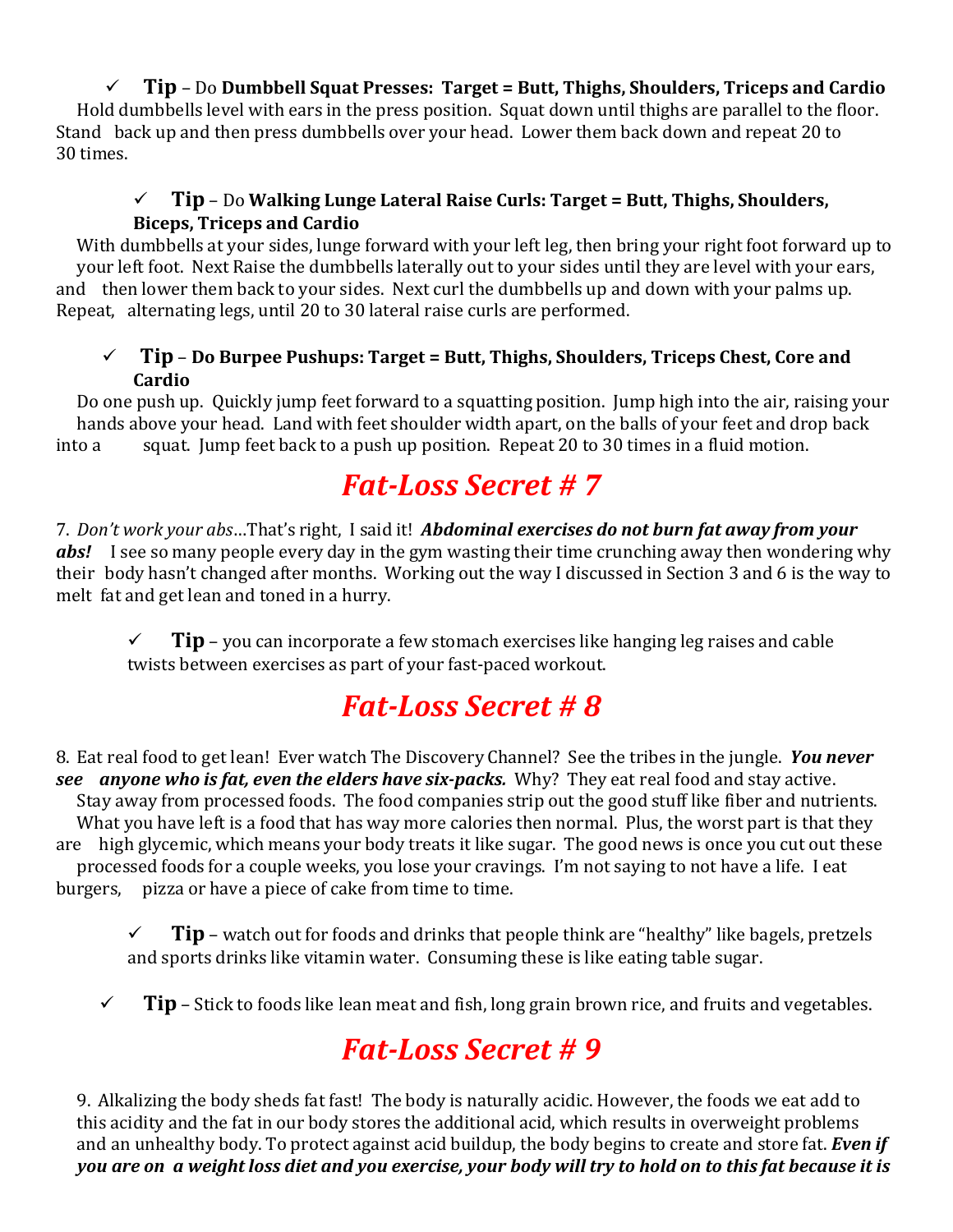*important for protection against acids. That is why many people whom restore alkalinity in their body find it incredibly easier to lose weight.*

There are certain foods that are alkaline and help to flush the acid and fat from the body.

 $\checkmark$  **Tip** – Most green vegetables are high alkaline. Some really high acid foods are: Fast food, milk, eggs, cream, cheese, pork and red meat.

## *Fat-Loss Secret # 10*

#### 10. Be prepared. *Most of the time, clients eat poorly because they did not bring food with them or did*

**not prepare.** Bring healthy snacks with you like apples and almonds. If you can, bring some Tupperware containers with healthy meals. Keep it simple. If you don't feel like bringing Tupperware containers with healthy meals. Keep it simple. If you don't feel like bringing food, then plan out some healthy restaurants or stores that you can patronize. healthy restaurants or stores that you can patronize.

 $\checkmark$  **Tip** – Get a rice cooker and keep some long grain brown basmati rice cooking on your counter. Also pre-cook some chicken or fish. It will only take a few minutes to prepare 1 or 2 meals and grab a few snacks to bring with you.

## *Fat-Loss Secret # 11*

11. **Warning:** Artificially Sweetened "Sugar Free" Foods Make You FAT. *Did you know that most foods labeled as "sugar free" or "low-carb" actually contain artificial sweeteners, sugar alcohols, and other additives that create a hormonal disaster inside your body, actually causing your body to STORE more belly fat and increase cravings!* Also, foods labeled "whole grain" only have to contain a whole grains, where the majority can still be refined starches and sugars that spike your blood sugar faster than a bowl of ice cream.

- $\checkmark$  **Tip** Stop eating foods with artificial sweeteners for two weeks, then try it again. It will taste like disgusting sweet chemicals.
- $\checkmark$  **Tip** If you really want to sweeten something, use an all-natural sugar free sweetener like Stevia or Xilatol.

# *Fat-Loss Secret # 12*

12. Don't cheat on your nutrition plan for 21 days. It takes the brain 21 days to reset itself and create a new habit. When you want to make a change, don't tell yourself you are doing it for life; tell yourself that you are going to try it for 21 days. Now, when you have completed this for 21 days, your conscious mind has the choice of stopping it or carrying on, or so it thinks. *Your neural pathways have formed already and you will more than likely continue with your new habit,* you will have seen the benefits along the way your unconscious will want to continue if it has been beneficial.

 $\checkmark$  **Tip** – Make it as easy as possible for you to have a successful 21 days. Use your day planner to schedule eating and workout times. Leave reminder notes to yourself.

 $\checkmark$  **Tip** – Try working out first thing in the morning before your busy day starts and your workout gets put on the back burner.